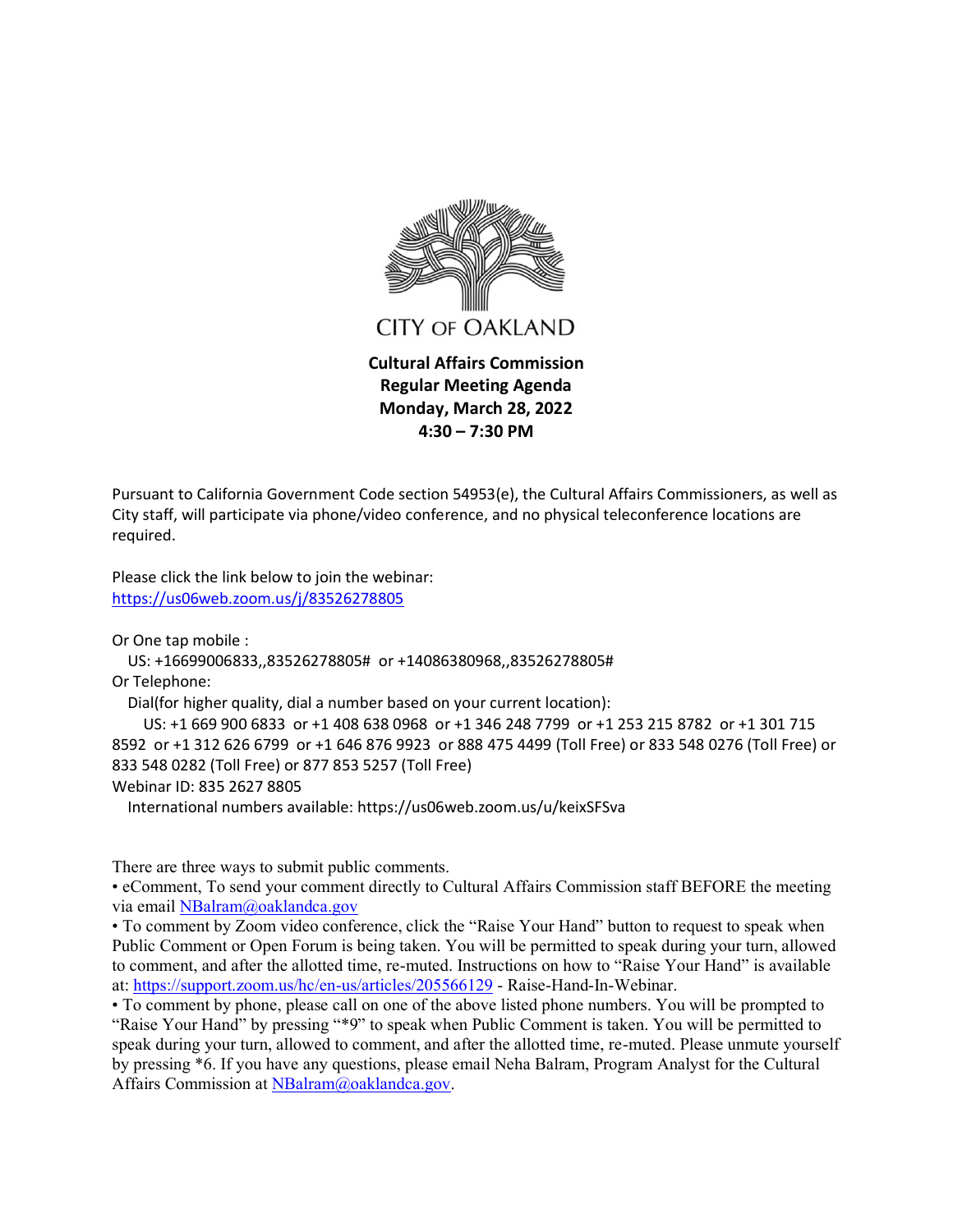

**Cultural Affairs Commission Regular Meeting Agenda Monday, March 28, 2022 4:30 – 7:30 PM**

# **AGENDA**

# **Roll Call/Call to Order**

- **1. Welcome**
- **2. Land Acknowledgement**
- **3. Artist Spotlight: Santiago Olin Preciado-Cruz**
- **4. Action Item 1: Adopt Resolution 22-03-04 Determining that Conducting In-Person Meetings of the Cultural Affairs Commission and its Committees would Present Imminent Risks to Attendees' Health, and Electing to Continue Conducting Meetings Using**  Teleconferencing in Accordance with California Government Code Section 54953€, a **Provision of AB-361**
- **5. Action Item 2: Approval of Minutes from February 14, 2022**
- **6. Cultural Affairs Division Manager's Update**
- **7. Public Comment**
- **8. Cultural Affairs Commission Chair Update**
- **9. Downtown Plan Discussion**
- **10. Open Forum**
- **11. Announcements& Acknowledgements**
- **12. Closing**

**Adjourn** 

**Next regular meeting: May 23, 2022 5:30 - 8:30 PM**

Oakland Cultural Affairs Division of the Economic & Workforce Development Department 1 Frank H. Ogawa Plaza, 9th fl. Oakland, CA 94612 www.oaklandculturalarts.org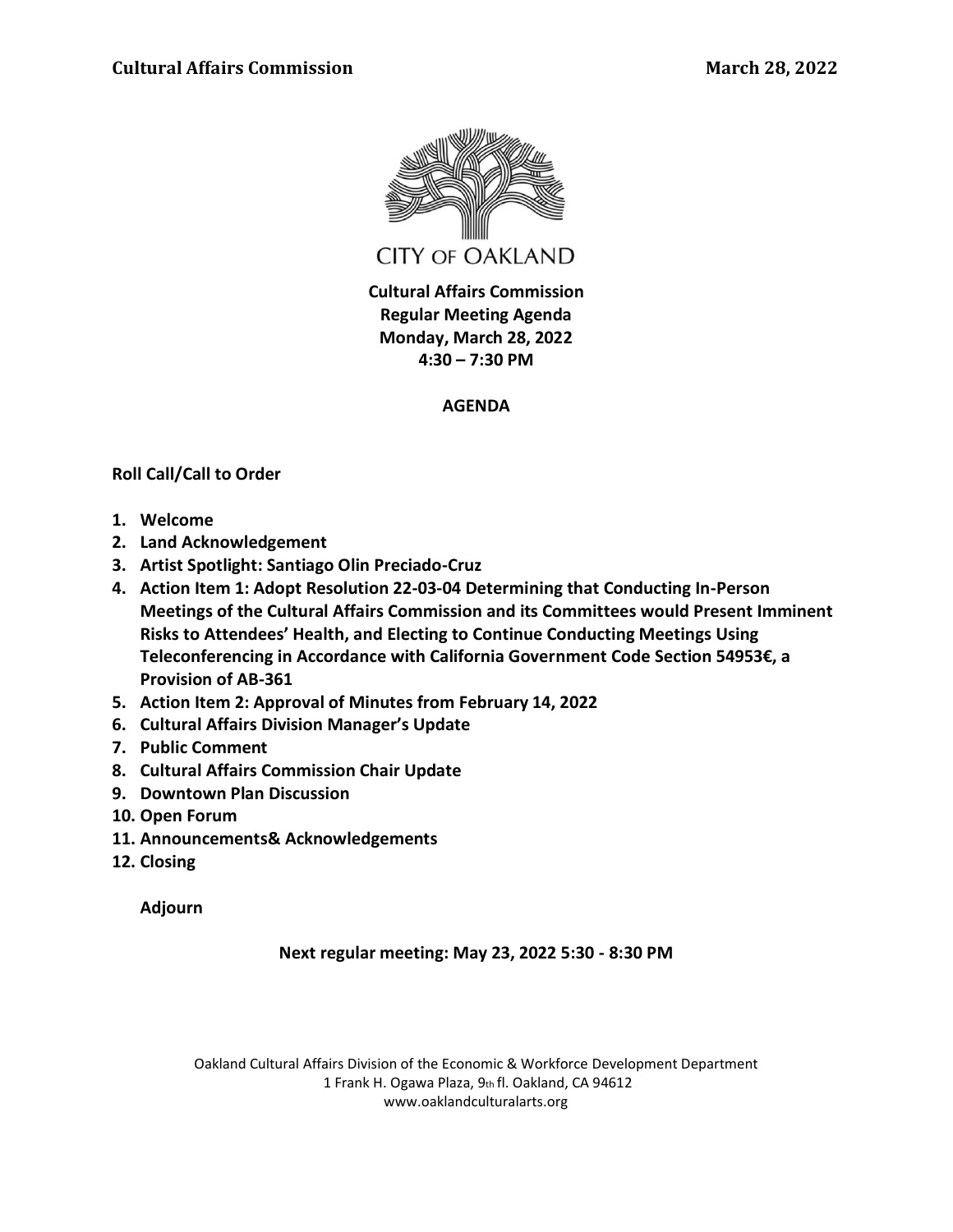# **Cultural Affairs Commission March 28, 2022**

Ë This meeting location is wheelchair accessible. To request disability-related accommodations or to request American Sign Language (ASL), Cantonese, Mandarin, or Spanish language interpreter, please email [NBalram@oaklandca.gov](mailto:NBalram@oaklandca.gov) or call (510) 238-4949 Or 711 (for Relay Service) at least five (5) business days before the meeting. Please refrain from wearing scented products to this meeting as a courtesy to attendees with chemical sensitivities.

Esta reunión es accesible para sillas de ruedas. Si desea solicitar adaptaciones relacionadas con discapacidades, o para pedir un intérprete de en español, Cantones, mandarín o de lenguaje de señas (ASL) por favor envié un correo electrónico a [NBalram@oaklandca.gov](mailto:NBalram@oaklandca.gov) o llame al (510) 238-4949 o al 711 para servicio de retransmisión (Relay service) por lo menos cinco días hábiles antes de la reunión. Se le pide de favor que no use perfumes a esta reunión como cortesía para los que tienen sensibilidad a los productos químicos. Gracias.

會場有適合輪椅出入設施。需要殘障輔助設施, 手語, 西班牙語, 粵語或國語翻譯服務, 請在會議前五個工作 天電郵 [NBalram@oaklandca.gov](mailto:NBalram@oaklandca.gov) 或致電 (510) 238-4949或 711 (電話傳達服務)。請避免塗搽香氛產品, 參 加者可 能對化學成分敏感。

Địa điểm tổ chức cuộc họp có đường dành riêng cho xe lăn. Để yêu cầu các phương tiên hỗ trợ phục vụ người khuyết tật hoặc yêu cầu thông dịch viên ASL, tiếng Quảng Đông, tiếng Quan Thoại hoặc tiếng Tây Ban Nha, vui lòng gửi email đến địa chỉ [NBalram@oaklandca.gov](mailto:NBalram@oaklandca.gov) hoặc gọi đến số (510) 238-4949 hoặc 711 (với Dịch vụ Tiếp âm) ít nhất năm (5) ngày làm việc trước khi cuộc họp diễn ra.Vui lòng không sử dụng các sản phẩm có mùi thơm khi tham gia cuộc họp này như một phép lịch sự đối với những người tham dự nhạy cảm đối với các chất hóa học.

**Cultural Affairs Division - Economic & Workforce Development Department Cultural Affairs Commission Secretary – Neha Balram Phone: (510) 238-4949 Recorded Agenda: (510) 238-2386 Telecommunications Relay Service: 711**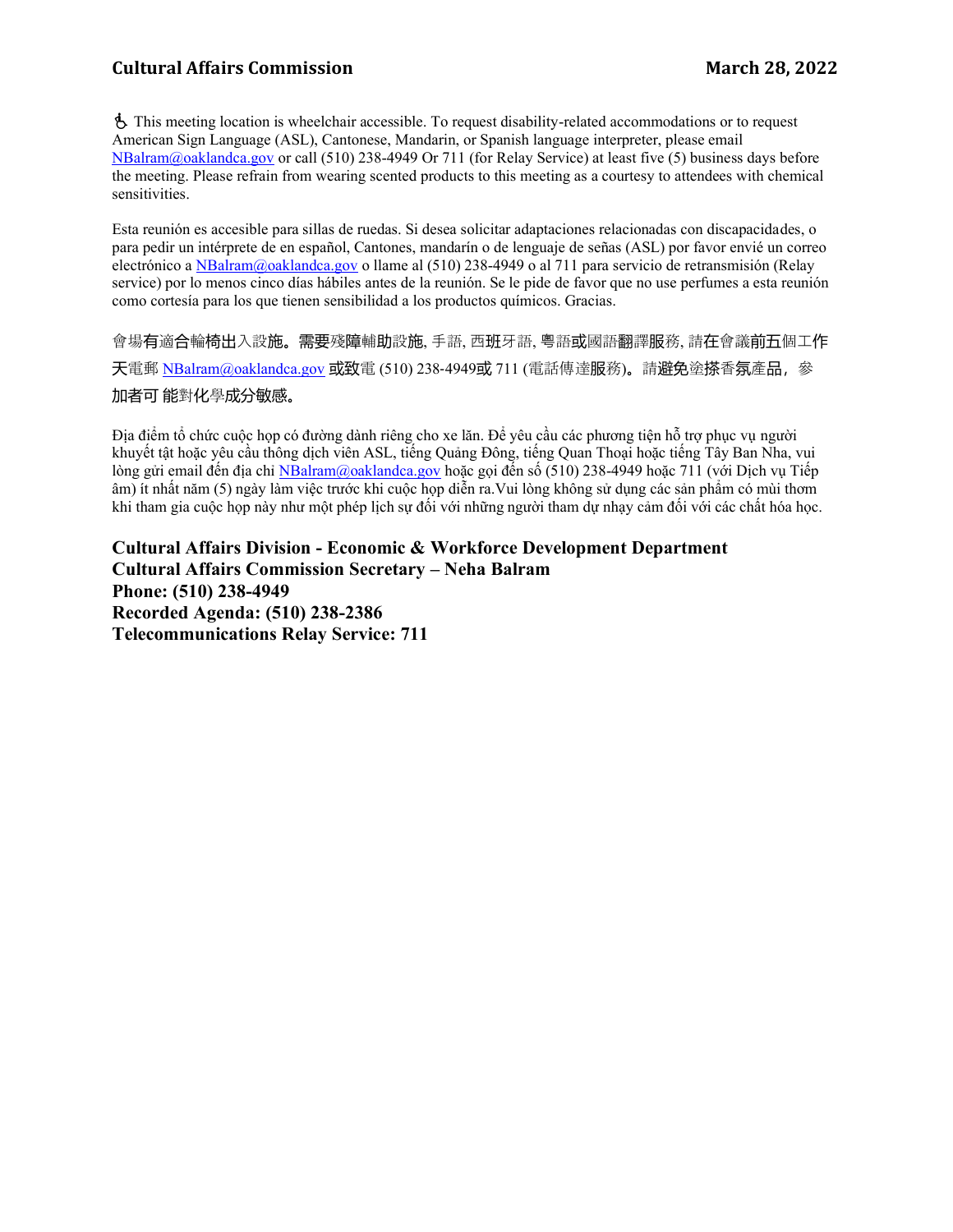

**Cultural Affairs Commission Regular Meeting DRAFT Minutes Monday, February 14, 2022 4:30 - 7:25 PM** 

**Members in Attendance:** Diane Sanchez (Chair), Michelle Mush Lee (Vice Chair), Roy

Chan, Kev Choice, Jennifer Easton, J. K. Fowler, Arnell Pleasants (partial attendance), Shannon Price, Vanessa Whang, Theo Aytchan Williams

**Staff in Attendance:** Roberto Bedoya, Neha Balram, Raquel Iglesias, Kristen Zaremba **Guest Speakers:** Tommy Wong, Joanna Winter, Lakshmi Rajagopalan, Audrey Lieberworth, Laura Kaminski

## **Roll Call/Call to Order**

**1. Welcome**

Meeting called to order by Commission Chair Sanchez at 4:30 PM.

- **2. Introduction of New Commissioners: Arnell Pleasants and Shannon Price**  The new Commissioners introduced themselves to the group and provided remarks on their background and connection to Oakland arts and culture.
- **3. Land Acknowledgement**

Commissioner Sanchez led the Land Acknowledgement:

I want to take a moment to honor the traditions and territory we are a part of. Those of us on the land we now know as Oakland and lands all the way up to Albany are in Huichin, the unceded territory of the Chochenyo-speaking Confederated Villages of Lisjan Ohlone. We stand with the Lisjan people and their right to legal recognition and benefits from the US Government.

# **4. Artist Spotlight ʹ Tommy Wong, Good Good Eatz**

Commission Vice Chair Lee introduced Tommy Wong, who provided an overview of his work with Civic Design Studio - an Oakland non-profit that works with multigenerational and multi-ethnic communities to impactful cultural design projects, public displays, and largescale design build projects in neighborhoods throughout Oakland, CA and the Bay Area.

Also the co-founder of Good Good Eatz, Wong uses this platform to build communities and bridge generations through food and culture.

# **5. Guest Speaker: Joanna Winter, Planning & Building Department**

Acting Planner Joanna Winter presented an overview of the Downtown Oakland Specific Plan (DOSP) to the Commissioners. The plan is in the Community Zoning Review phase; the final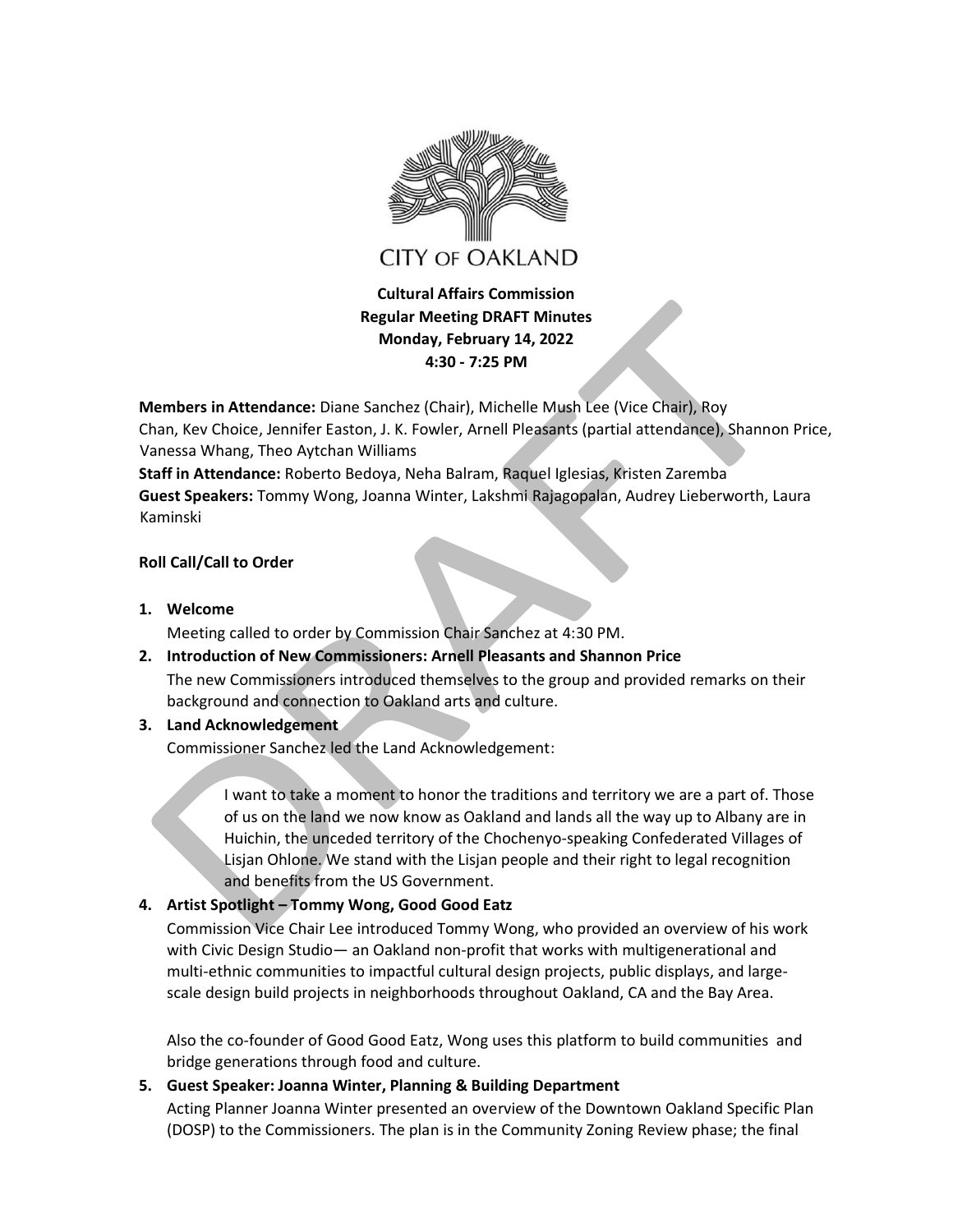plan is scheduled to be adopted by fall 2022. She noted the following regarding culture in the DOSP:

# **Culture Keeping Goals**

Encourage diverse voices and forms of expression to flourish.

• C-1 Arts & Culture Preservation/Promotion: Downtown is a place where all of Oakland's residents have a sense of belonging, and can see and express themselves and their culture.

ͻ C-2 Abundant Art & Events: Festivals, outdoor art installations, and cultural events are integral elements in downtown's public sphere and spaces.

• C-3 Affordable Arts Space: Oakland's artists and creative community are able to keep and find work, performance, and gallery space in downtown that they can access and afford, and are able to see their work integrated into the built environment and public domain.

## **Culture Keeping: Challenges**

*Goal: Encourage diverse voices and forms of expression to flourish*

- Declining share of Black and Asian residents
- Unaffordable art/artisan small scale manufacturing space and lack of art space
- Displacement of ethnic businesses and community-based organizations

## **Culture Keeping Opportunities:**

• Provide affordable space for small local retailers, artists and artisans by developing master lease program

- Dedicated ground floor space for cultural, arts, and maker uses in new developments located in cultural districts
- Construct coordinated streetscape and public space improvements that help identify and enhance arts and cultural districts

# **Culture Keeping: Downtown Zoning Amendments Preview**

- NEW Special Regulations for Group Assembly activities
	- Eases restrictions for permitting arts and culture-related Group Assembly
	- Commercial activities
- NEW Arts & Culture Overlay District
	- To be piloted in the Black Arts Movement and Business District (BAMBD)
	- Creates new "Arts and Culture" land use activities that for production, display, and dissemination of all types of artistic and cultural expression
	- Requires new development dedicate a percentage of building space to "Arts and Culture"
	- activities
- NEW "Artisan Production Commercial" activity
	- Treats small-scale arts production and creative commerce as commercial, not industrial use
- **6. Action Item 1: Adopt Resolution 22-02-03 Determining that Conducting In-Person Meetings of the Cultural Affairs Commission and its Committees would Present Imminent Risks to**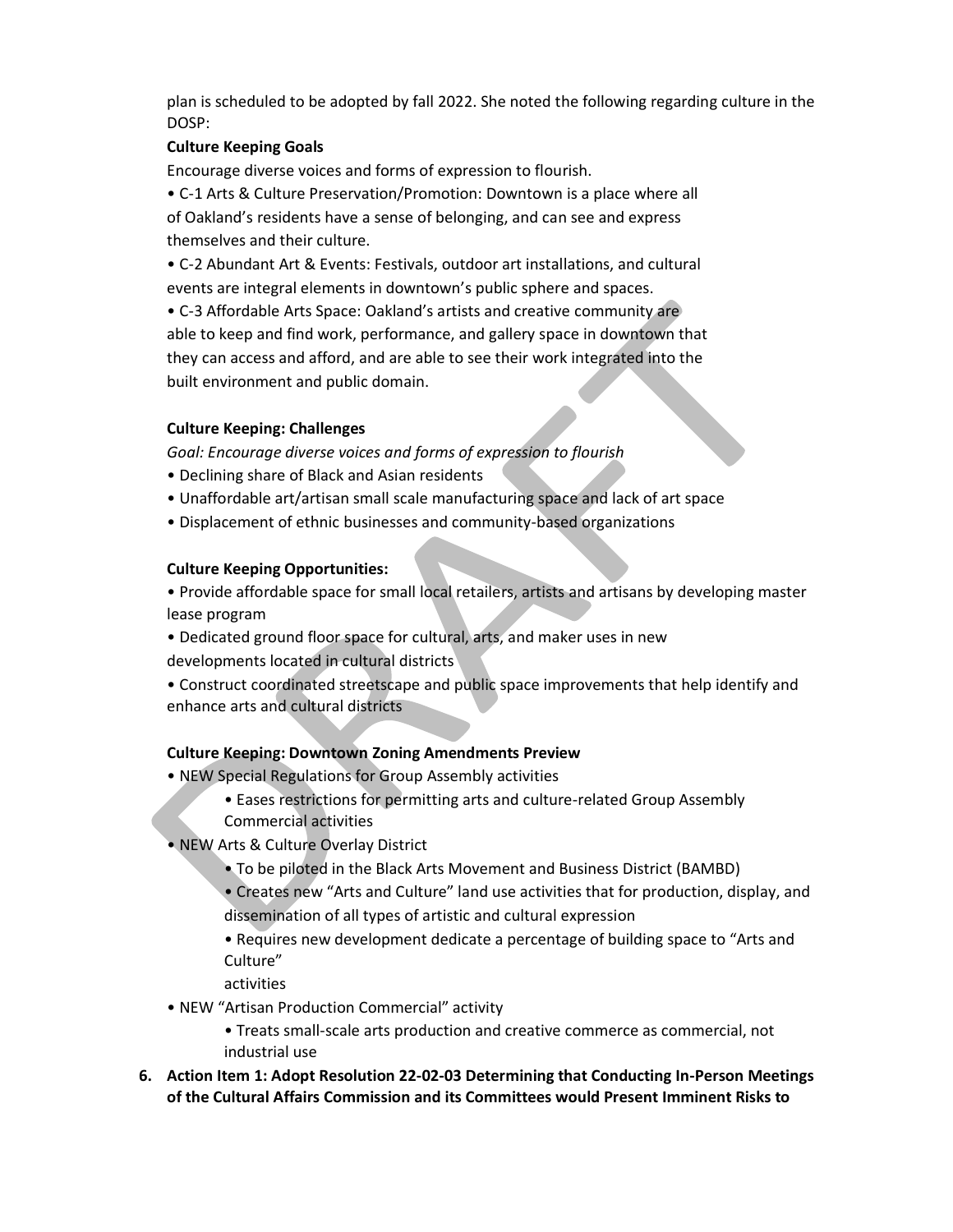**AƚƚendeeƐ͛ Health, and Electing to Continue Conducting Meetings Using Teleconferencing in Accordance with California Government Code Section 54953(e), a Provision of AB-361** Motion to adopt the Resolution 22-02-03 made by Commissioner Whang; seconded by Commissioner Easton.

| Chan      | AYF        |
|-----------|------------|
| Choice    | <b>AYF</b> |
| Easton    | AYE        |
| Fowler    | <b>AYF</b> |
| Lee       | AYF        |
| Price     | AYF        |
| Pleasants | Absent     |
| Sanchez   | <b>AYF</b> |
| Whang     | AYE        |
| Williams  | AYF        |

The motion passed.

# **7. Action Item 2: Approval of Minutes from October 25, 2021**

Motion to approve the meeting minutes from October 25, 2021 made by Commissioner Chan; seconded by Commissioner Whang.

| Chan            | <b>AYE</b> |  |
|-----------------|------------|--|
| Choice          | <b>AYE</b> |  |
| Easton          | <b>AYE</b> |  |
| Fowler          | <b>AYE</b> |  |
| Lee             | <b>AYE</b> |  |
| Price           | Abstention |  |
| Pleasants       | Absent     |  |
| Sanchez         | <b>AYE</b> |  |
| Whang           | <b>AYE</b> |  |
| <b>Williams</b> | AYE        |  |
|                 |            |  |

The motion passed.

# **8. Public Comment**

Comments made by Benjamin Lee

# **9. Cultural Affairs Commission Chair Update**

Chair Sanchez highlighted the CAC's accomplishments in 2021.

**January**

- CAC establishes relationship with East Bay Venue Coalition
- CAC builds relationship with Favianna Rodriguez and The Center for Cultural Power
- CAC introduces Work Plan Template for ongoing Commission activities and goals

**February**

- CAC co-hosts Stories of Solidarity: API x Black Artists in Oakland Unite Town Hall **March** 
	- CAC builds relationship with Ashara Ekundayo, Artist As A First Responder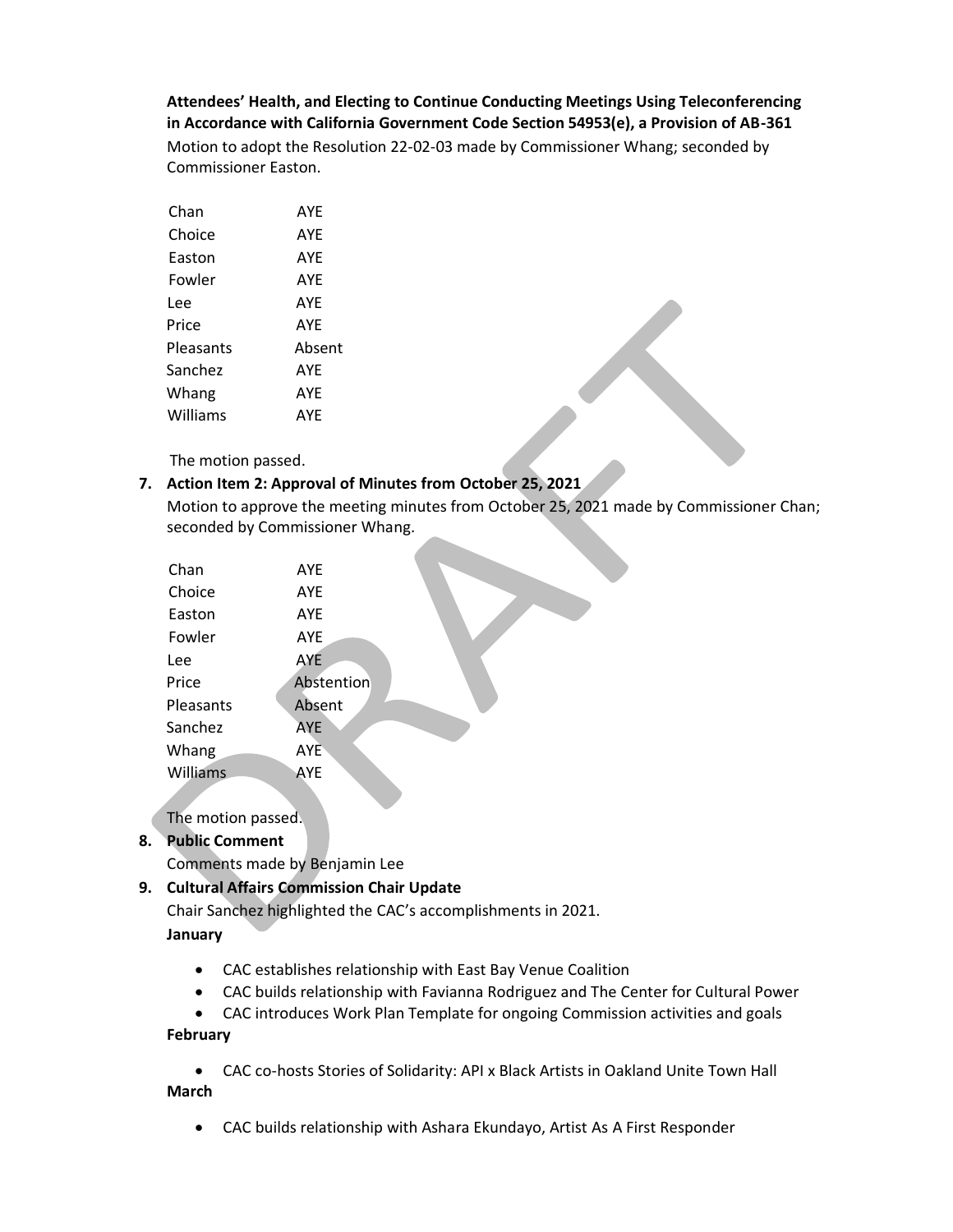# **April**

- CAC launches new Oakland Poet Laureate Program
- CAC co-hosts Oakland Town Hall: Re-Opening Live Events (w/Alameda County Healthcare Services Agency and East Bay Venue Coalition)
- CAC works with community artists and activists on advocacy activities around City budget

## **May**

- CAC hosts artist town hall for Malonga Center members
- CAC co-hosts ARTISTS IN ACTION: Virtual Town Hall on the Future of Oakland Artists (w/CAST and Center for Cultural Power)
- CAC participates at the Life Enrichment Committee meeting on intersection of arts and parks/public spaces
- x CAC establishes relationship with Parks and Recreation Advisory Commission (PRAC)

#### **June**

x **CAC successfully advocates for increased funding and additional staffing of Cultural Affairs Division**

#### **July**

- CAC establishes relationship with Corrina Gould (Co-Founder/Co-Director, Sogorea Te' Land Trust
- CAC establishes relationship with Special Activity Permits Division
- CAC hears from Oakland TOT recipients for Festival Culture

## **September**

x CAC submits comments to the PRAC about an ordinance updating Section 12.60.020 of the Oakland Municipal Code

## **October**

- Inaugural Address of Oakland Poet Laureate, Ayodele Nzinga
- CAC establishes relationship with the Department of Violence Prevention

# **10. Ad Hoc Team ʹ District 6 & 7 Overview**

Commissioner Choice provide a brief overview of the Team's work, which was established in response to City Council's concern about arts engagement in East Oakland.

# **11. Ad Hoc Team ʹ Community Cultural Development**

Commissioner Chan noted that the Team's current goal is to encourage cultural equity in the design of the latest iteration of the General Plan by implementing the research and guidance found in the Cultural Plan. The General Plan is drafted once every 20 years. Commissioner Chan introduced Lakshmi Rajagopalan and Audrey Lieberworth from the Planning and Buildling Department, who will be working on the General Plan.

# **12. Guest Speaker on General Plan: Lakshmi Rajagopalan, Planning and Building Department**  Lakshmi Rajagopalan walked the Commissioners through research and development process for the new General Plan, which is scheduled to be adopted in 2025. As part of their community consultation efforts, the General Plan staff will work with local CBOs & artists to create pop-ups and engagement spaces and activities at cultural events throughout the City. Examples of cultural CBO's are Black Cultural Zone, Black Arts Movement Business District, CDC, Oakland Asian Cultural Center, Malonga Arts Residents Association, Unity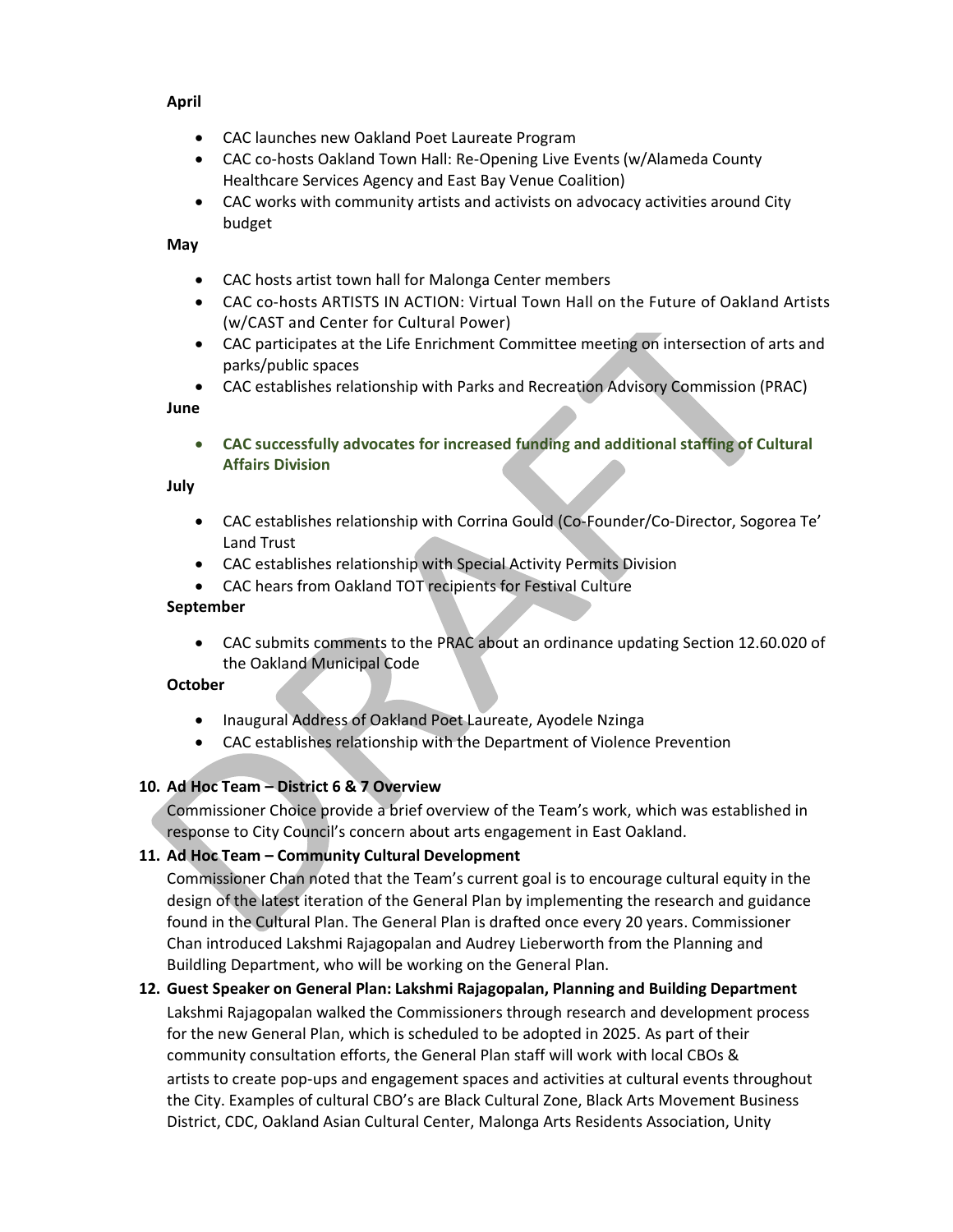Council, West Oakland Environmental Indicators Project, CURYJ, House/Full of Black Women, Lao Family Community Development Co., and The Village.

#### 13. Cultural Affairs Division Manger's Update

Commissioner Fowler noted that an Ad Hoc Team has formed to engage the Mayoral Candidates during this election year.

#### **Staffing**

Roberto Bedoya noted that he is working on filling Denise Pate's position, but because HR is short-staffed the process has taken longer than anticipated. However, he was able while hire Regina Acebo to temporarily support him. Additionally, Kristen Zaremba and the Public Art Program continues to need assistance and the part-time position has not been posted yet.

## Neighborhood Voices Festivals Grant Program

He noted that 26 grant applications were received and will be reviewed in March. Funding recommendations will go to City Council afterwards. Raquel Iglesias and Gina Acebo are working on executing this program.

## Cultural Strategist in Government (CSIG)

The CSIG program was launched with funding from the Mellon Foundation. Funds will go directly to the Oakland Fund for Public Innovation in order to bypass the City's cumbersome contracting requirements. Vanessa Whang has been hired to manage the program. He noted that the Department of Transportation, African American Museum and Library, Planning and Building, Office of the Mayor, Office of the President of City Council, Department of Violence Prevention, Human Services, and the Public Art Program will get a cultural strategist.

#### **14. Open Forum**

No members of the public made a comment.

## **15. Announcements & Oakland Artist Acknowledgements**

## **16. Closing**

Commission Chair Sanchez thanked the Commissioners, City staff, and the public for joining the meeting.

Commission Vice Chair Lee made a motion to dismiss; seconded by Commissioner Fowler.

The meeting adjourned at 7:25 PM.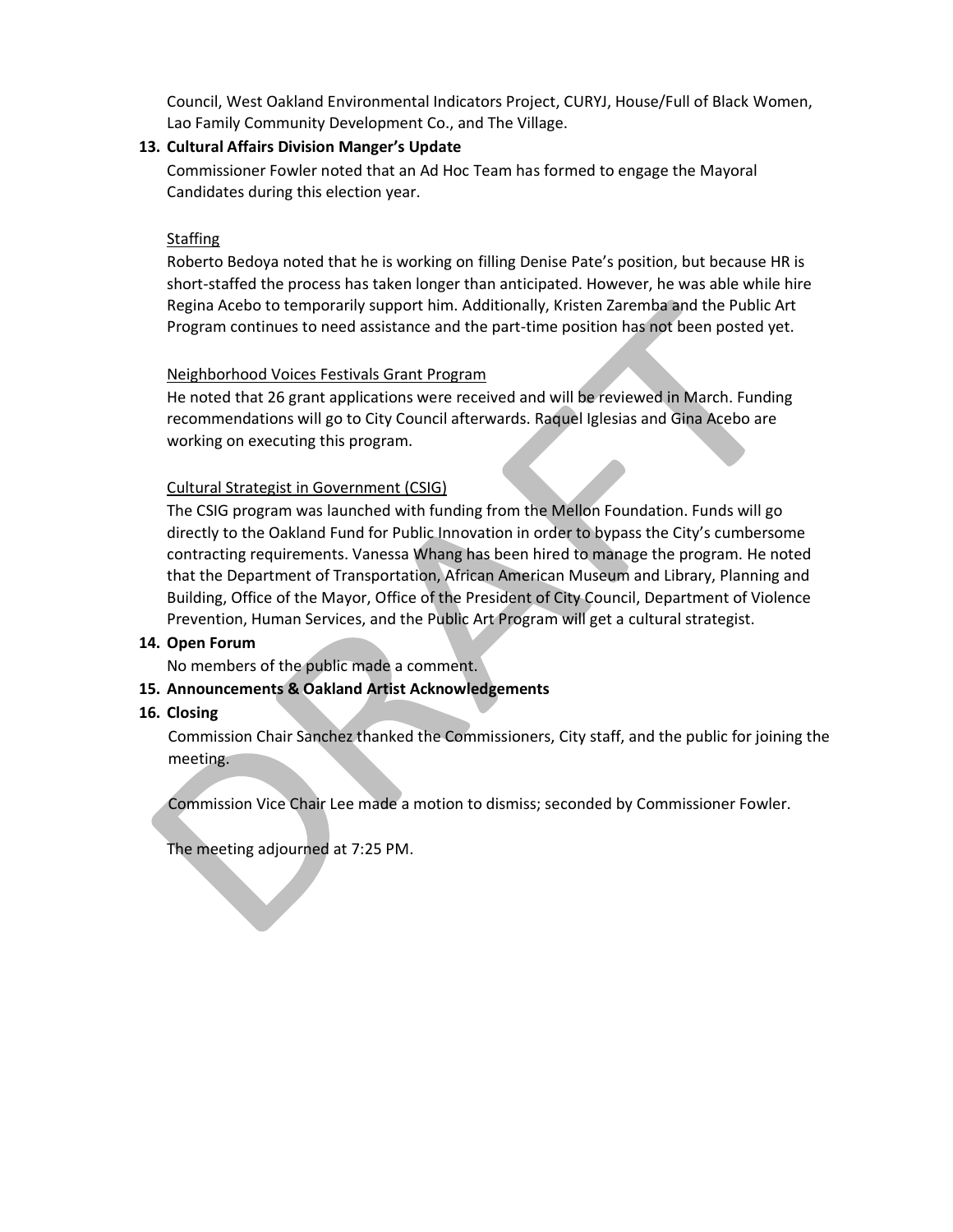# **OAKLAND CULTURAL AFFAIRS COMMISSION**

**RESOLUTION NO. 22-03-04** 

**ADOPT A RESOLUTION DETERMINING THAT CONDUCTING IN-PERSON MEETINGS OF THE CULTURAL AFFAIRS COMMISSION AND ITS COMMITTEES WOULD PRESENT IMMINENT RISKS TO ATTENDEES' HEALTH, AND ELECTING TO CONTINUE CONDUCTING MEETINGS USING TELECONFERENCING IN ACCORDANCE WITH CALIFORNIA GOVERNMENT CODE SECTION 54953(e), A PROVISION OF AB-361.**

**WHEREAS,** on March 4, 2020, Governor Gavin Newsom declared a state of emergency related to COVID-19, pursuant to Government Code Section 8625, and such declaration has not been lifted or rescinded. *See* [https://www.gov.ca.gov/wp-content/uploads/2020/03/3.4.20-](https://www.gov.ca.gov/wp-content/uploads/2020/03/3.4.20-Coronavirus-SOE-Proclamation.pdf) [Coronavirus-SOE-Proclamation.pdf;](https://www.gov.ca.gov/wp-content/uploads/2020/03/3.4.20-Coronavirus-SOE-Proclamation.pdf) and

**WHEREAS**, on March 9, 2020, the City Administrator in their capacity as the Director of the Emergency Operations Center (EOC), issued a proclamation of local emergency due to the spread of COVID-19 in Oakland, and on March 12, 2020, the City Council passed Resolution No. 88075 C.M.S. ratifying the proclamation of local emergency pursuant to Oakland Municipal Code (O.M.C.) section 8.50.050(C); and

**WHEREAS**, City Council Resolution No. 88075 remains in full force and effect to date; and

**WHEREAS**, the Centers for Disease Control (CDC) recommends physical distancing of at least six (6) feet whenever possible, avoiding crowds, and avoiding spaces that do not offer fresh air from the outdoors, particularly for people who are not fully vaccinated or who are at higher risk of getting very sick from COVID-19. *See* [https://www.cdc.gov/coronavirus/2019](https://www.cdc.gov/coronavirus/2019-ncov/prevent-getting-sick/prevention.html) [ncov/prevent-getting-sick/prevention.html;](https://www.cdc.gov/coronavirus/2019-ncov/prevent-getting-sick/prevention.html) and

**WHEREAS**, the CDC recommends that people who live with unvaccinated people avoid activities that make physical distancing hard. *See* [https://www.cdc.gov/coronavirus/2019](https://www.cdc.gov/coronavirus/2019-ncov/your-health/about-covid-19/caring-for-children/families.html) [ncov/your-health/about-covid-19/caring-for-children/families.html;](https://www.cdc.gov/coronavirus/2019-ncov/your-health/about-covid-19/caring-for-children/families.html) and

**WHEREAS**, the CDC recommends that older adults limit in-person interactions as much as possible, particularly when indoors. *See* [https://www.cdc.gov/aging/covid19/covid19-older](https://www.cdc.gov/aging/covid19/covid19-older-adults.html)[adults.html;](https://www.cdc.gov/aging/covid19/covid19-older-adults.html) and

**WHEREAS**, the CDC, the California Department of Public Health, and the Alameda County Public Health Department all recommend that people experiencing COVID-19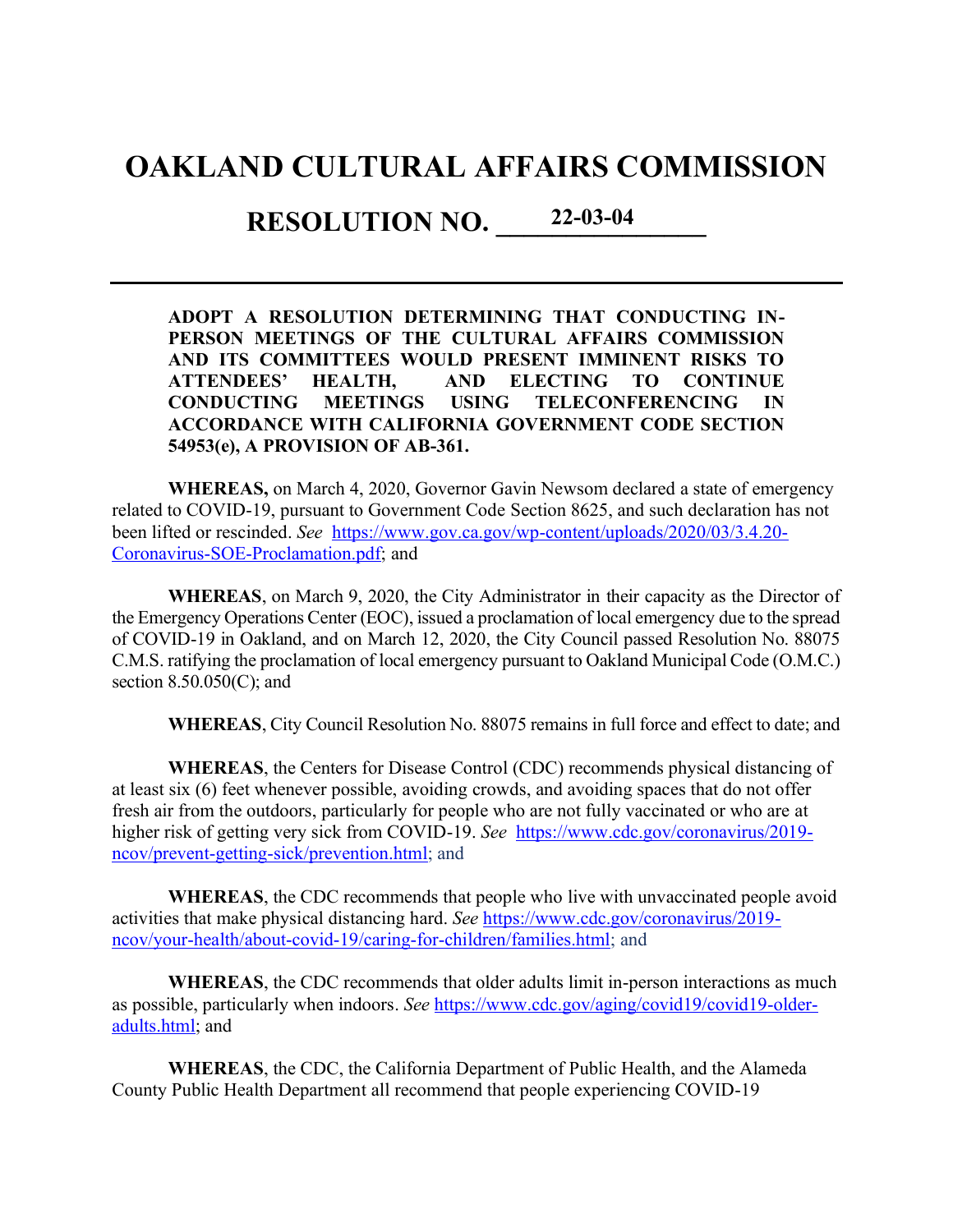symptoms stay home. *See* [https://www.cdc.gov/coronavirus/2019-ncov/if-you-are-sick/steps](https://www.cdc.gov/coronavirus/2019-ncov/if-you-are-sick/steps-when-sick.html)[when-sick.html;](https://www.cdc.gov/coronavirus/2019-ncov/if-you-are-sick/steps-when-sick.html) and

**WHEREAS**, persons without symptoms may be able to spread the COVID-19 virus. *See*  [https://www.cdc.gov/coronavirus/2019-ncov/prevent-getting-sick/prevention.html;](https://www.cdc.gov/coronavirus/2019-ncov/prevent-getting-sick/prevention.html) and

**WHEREAS**, fully vaccinated persons who become infected with the COVID-19 Delta variant can spread the virus to others. *See* [https://www.cdc.gov/coronavirus/2019](https://www.cdc.gov/coronavirus/2019-ncov/vaccines/fully-vaccinated.html) [ncov/vaccines/fully-vaccinated.html;](https://www.cdc.gov/coronavirus/2019-ncov/vaccines/fully-vaccinated.html) and

**WHEREAS**, the City's public-meeting facilities are indoor facilities that do not ensure circulation of fresh / outdoor air, particularly during periods of cold and/or rainy weather, and were not designed to ensure that attendees can remain six (6) feet apart; and

**WHEREAS,** holding in-person meetings would encourage community members to come to City facilities to participate in local government, and some of them would be at high risk of getting very sick from COVID-19 and/or would live with someone who is at high risk; and

**WHEREAS,** in-person meetings would tempt community members who are experiencing COVID-19 symptoms to leave their homes in order to come to City facilities and participate in local government; and

**WHEREAS,** attendees would use ride-share services and/or public transit to travel to inperson meetings, thereby putting them in close and prolonged contact with additional people outside of their households; and

**WHEREAS**, on March 28, 2022 the Cultural Affairs Commission adopted a resolution determining that conducting in-person meetings would present imminent risks to attendees' health, and electing to continue conducting meetings using teleconferencing in accordance with California Government Code Section 54953(e), a provision of AB-361; now therefore be it:

**RESOLVED:** that the Cultural Affairs Commission finds and determines that the foregoing recitals are true and correct and hereby adopts and incorporates them into this resolution; and be it

**FURTHER RESOLVED:** that, based on these determinations and consistent with federal, state and local health guidance, the Cultural Affairs Commission renews its determination that conducting in-person meetings would pose imminent risks to the health of attendees; and be it

**FURTHER RESOLVED:** that the Cultural Affairs Commission firmly believes that the community's health and safety and the community's right to participate in local government, are both critically important, and is committed to balancing the two by continuing to use teleconferencing to conduct public meetings, in accordance with California Government Code Section 54953(e), a provision of AB-361; and be it